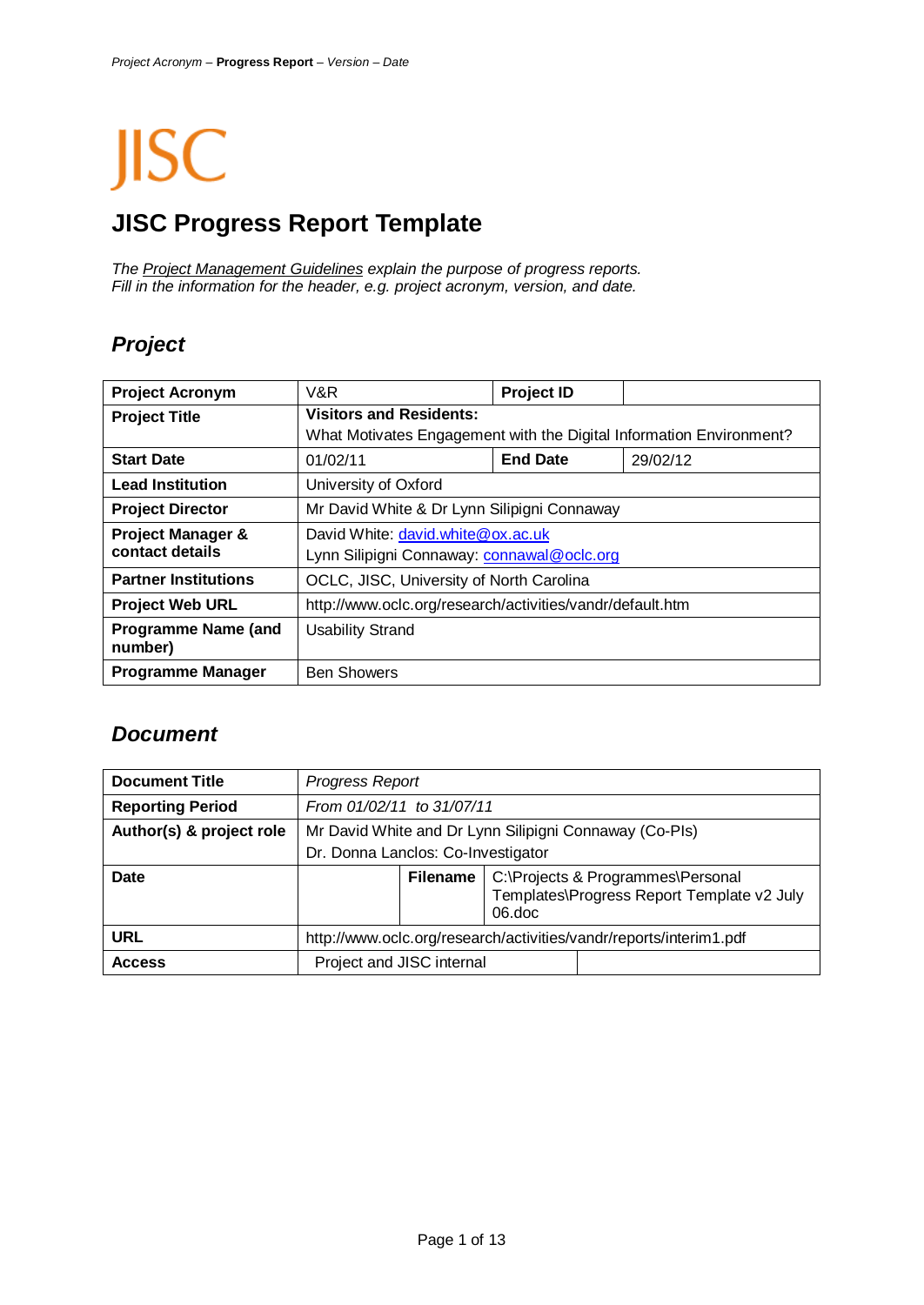## **1. Achievements over the Past 6 Months**

- Ethics clearance gained and consent forms created
- Interview format and questions created
- 30 participants interviewed in the transitional education stage: 15 UK and 15 US i. All interviews transcribed
- Diaries requested from 12 participants: 6 UK and 6 US *See appendix A for a list of study participants*
- Codebook developed, tested and extended *See appendix C*
- NVivo qualitative data analysis software platform training undertaken by the Co-PIs
- NVivo software platform set-up for the project:
	- i. Transcripts brought in and spilt into question nodes
	- ii. Supporting participant data brought in as 'classification' data and linked to the appropriate transcripts
	- iii. Codebook used to create a hierarchy of NVivo 'nodes'
	- iv. Test coding underway alongside test analysis.
- Facebook page set-up to act as a contact hub for longitudinal contact with participants (http://www.facebook.com/#!/pages/Learning-and-Technology/180629281993770)

#### *Presentations and meetings (not including team meetings):*

- JISC Usability programme strand meeting, London, 1<sup>st</sup> June
- Meeting with Sarah Knight and Ben Showers to discuss potential crossovers with the forthcoming Digital Literacy programme strand, Bristol, 2<sup>nd</sup> June
- Meeting with Robert Faber (Editorial Director, Reference, and Director, Discoverability Program) of Oxford University Press about potential sharing of findings.
- JISC Learning and Teaching Practice Experts Group, Bristol, 14th July
- *Forthcoming:*
	- o OCLC Americas Regional Council Meeting, IFLA Congress, San Juan, Puerto Rico, 15<sup>th</sup> August
	- o Library Theory and Research and Statistics and Evaluation Sections Programme, IFLA Conference, San Juan, Puerto Rico, 15<sup>th</sup> August
	- o InfoCamp South Carolina (Keynote), University of South Carolina, Columbia, 2<sup>nd</sup> **October**
	- o American Society for Information Science and Technology conference, New Orleans, 10<sup>th</sup> October

#### *Presentations in which the Visitors & Residents project has been discussed:*

- Open University eLearning Community/TLRG event, Milton Keynes, February
- Africa Higher-Ed ICT Conference (Keynote), Johannesburg, March
- Te Puna Libraries Forum (Keynote), Wellington, NZ, April
- Oxford University Press 'Get Digital' seminar series, Oxford, May
- NetSkills online seminar series, June
- 100. Deutscher Bibliothekartag, Berlin, Germany, June
- Oxford Brookes University Teaching and Learning Conference (keynote), Oxford, June

## **2. Project Outputs**

As agreed with JISC the project will shift its substantive reporting to the end of Phase Two in February 2012 with a discussion of emergent findings in October this year.

The project has established its data analysis approach and methodology and is currently undertaking the initial analysis of Phase One data. Even at this early stage it is clear that we will gain a greater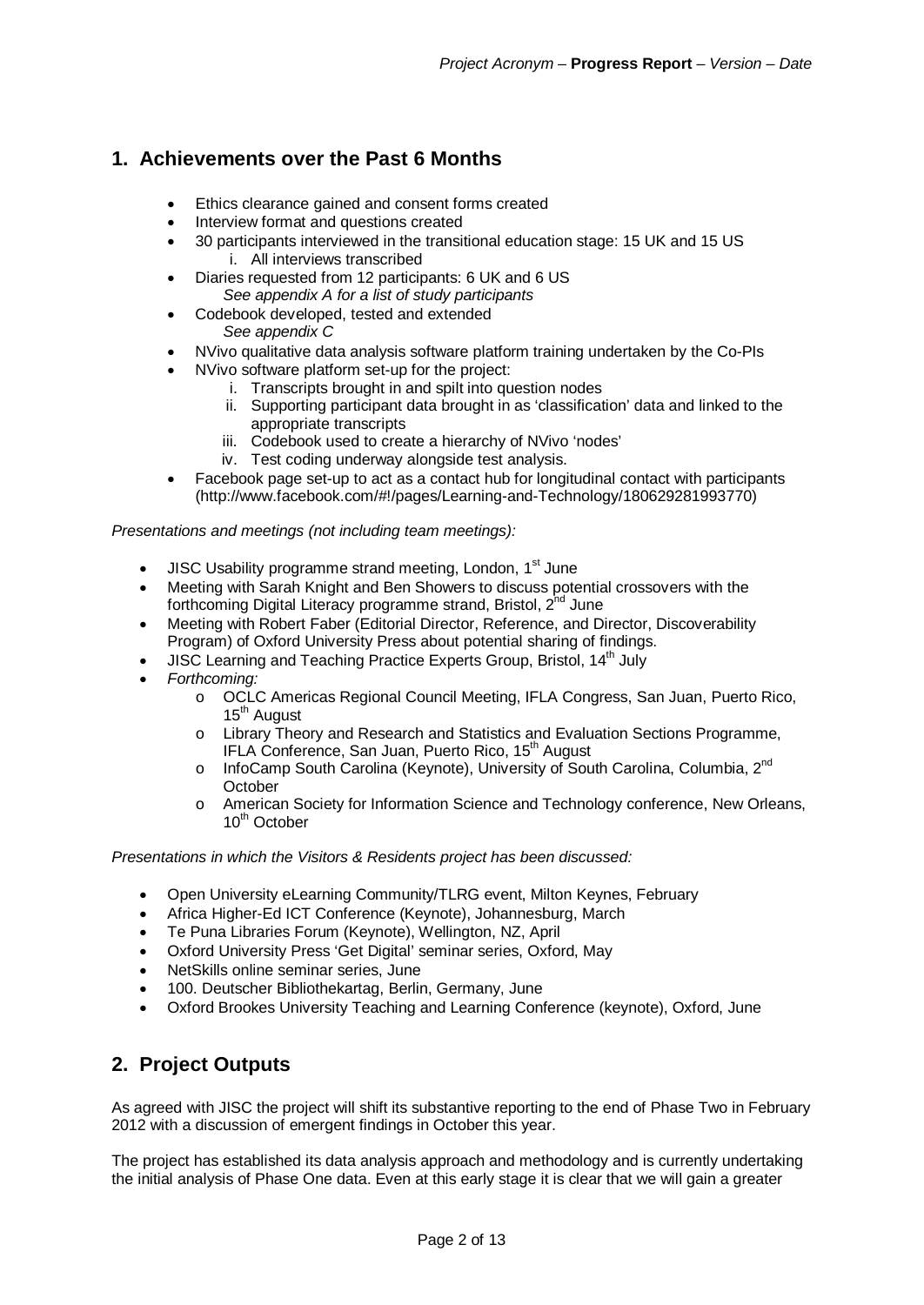understanding of what motivates students to engage with the digital information environment. There are initial patterns beginning to emerge around how our participants form their methods of engagement or digital literacies. This should be highly relevant to the higher education sector especially as we gain a clearer picture of the types of literacies that students are forming and what influences their formation. We are also seeing evidence of new forms of information-seeking behaviour.

### **3. Issues**

Our main issue has been with the diary process. Three of our diary participants have dropped out of submitting diaries. In addition to this all our diary respondents have chosen email as their preferred means of communication. We plan to take the following steps to mitigate this problem:

- 1. Recruit more diarists than we need to allow for occasional drop-outs
- 2. Replace any drop-outs with alternative participants to maintain the initial number of participants.
- 3. Given the project set-up time for this phase the diary process has run beyond the academic year and many students have had to focus on exams or have gone on holiday. We hope that if the diary process can be started early in the following phases we will get a higher level of engagement.
- 4. We are discussing the idea of setting up online meeting times via Skype or IM with diarists to undertake a proactive, diary-focused informal interview rather than wait for them to submit at every point.
- 5. We also are considering the feasibility of inviting diary participants to an initial face-to-face event to kick start the process and to gain some informal audio/video perspectives from them. Meeting face-to-face after the main interview might help participants to form a stronger relationship with the project and could elicit some interesting focus group interview data.

Four of the UK participants from secondary school were in year 12 not year 13; therefore, they will not move to university this September. We were given these participants despite asking for year 13 students. It still is valid to follow these participants through year 13 and on to university. These participants will stay in the transitional stage for one year longer than planned.

## **4. Risk Analysis**

*Status of risks outlined in the project plan:*

#### **Staffing: Loss of a project team member:**

We are currently in the process of securing a research assistant as a member of staff rather than as a consultant to reduce this risk although so far this risk has not proved to be a problem.

#### **Organisational: Lack of clarity between the US and UK portions of the project:**

Communication and engagement across the project team has been excellent. International group Skype chats have formed the core of our decision-making process.

#### **Focus: The project becomes too nebulous:**

The creation and editing of the project's codebook has acted as a strong focus. Through this process the project team has established the key areas that need to be coded to ensure we can effectively analysis the data.

#### *Emerging risks:*

Losing contact with participants; therefore, damaging the longitudinal value of the project. To mitigate this risk we have created a Facebook page which will act as a 'non-intrusive' contact hub for the project. Overall we hope that while email addresses might change over time individuals tend to keep the same Facebook profile. Not all of our participants are on Facebook but those who aren't use email as a primary method of communication and so are relatively easy to contact.

*Losing diarists:*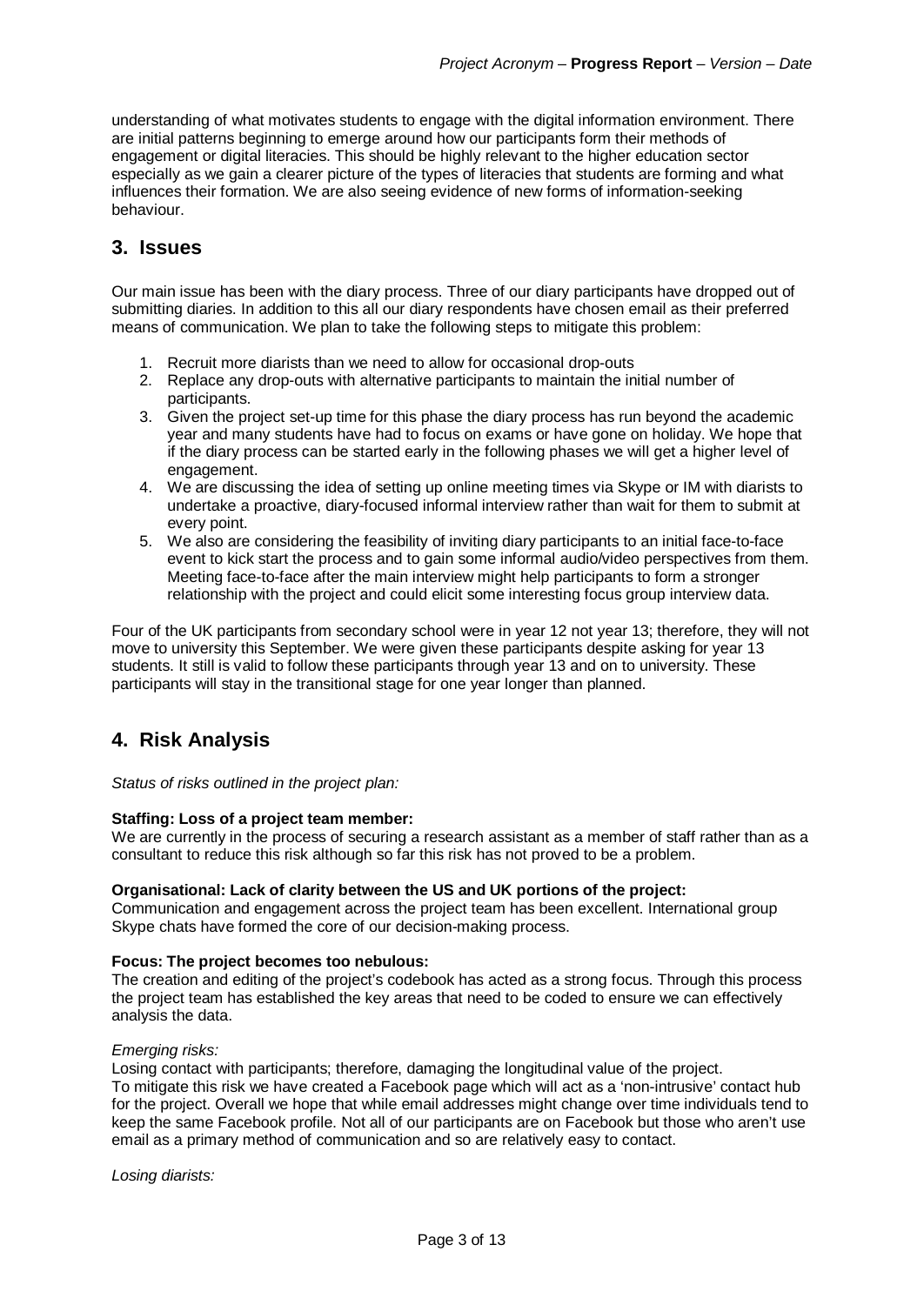This is discussed in the issues section above.

#### *Recruiting new participants in the next educational stages:*

Recruiting participants for Phase 1was time consuming but not problematic. Phase I depended on personal contacts because of the need for rapid interviewing. To mitigate this in Phase II we will look to recruit participants in the UK from institutions that have been awarded funding from JISC.

## **5. Targets for the Next 6 Months**

*List here what work is planned for the next 3 months in bullet point format. As for achievements, where there is significant variance from the project plan then please explain further.*

The project is currently anchored in the Usability strand but during the next 6 months we hope to establish firm relationships with other JISC strands. The diagram below outlines a number of possible relationships, situating the project at the intersection of three major JISC strands or themes. The bold text along the arrows is indicative of the ways in which the project can contribute to the relevant theme.

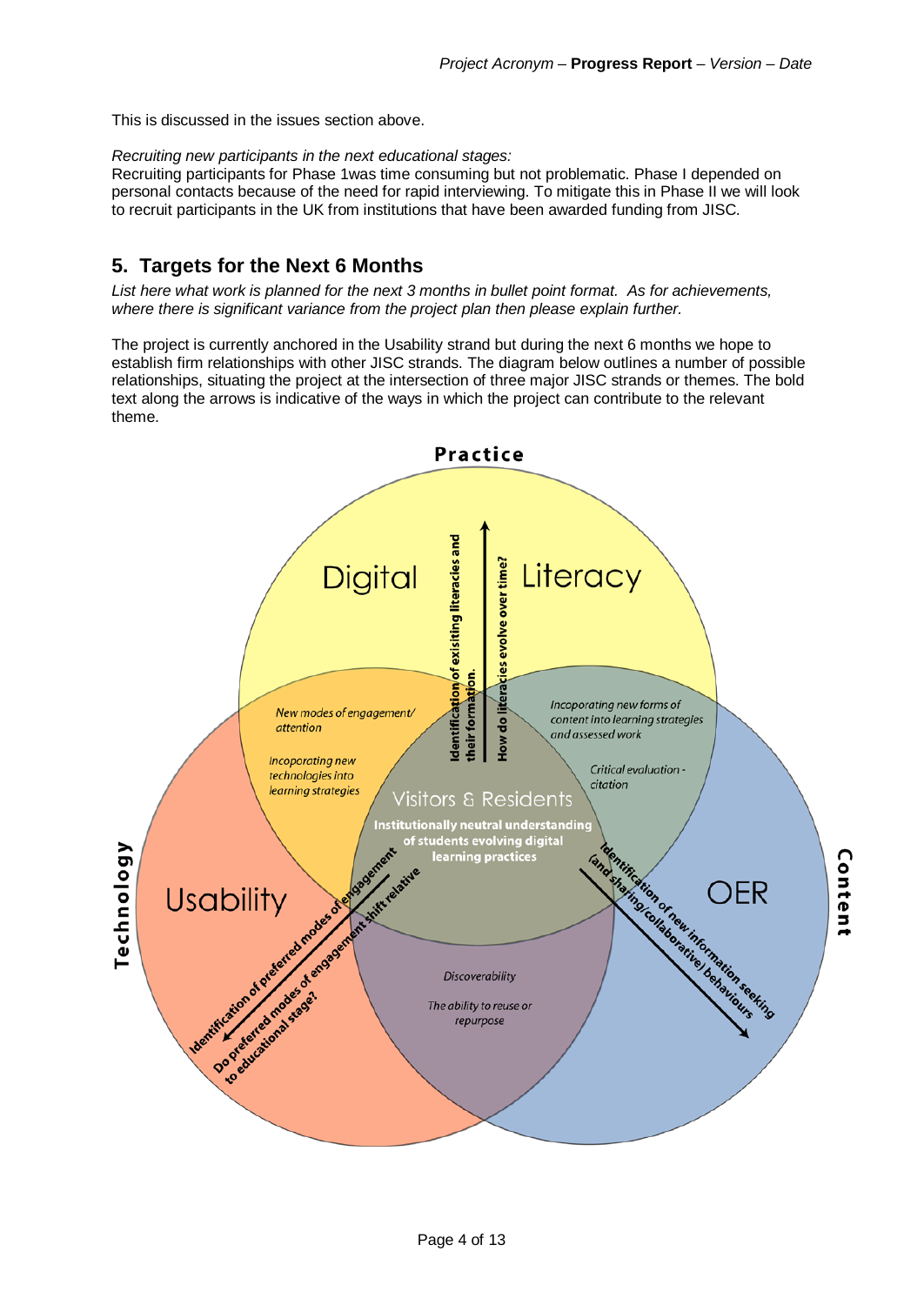Beyond the current link with the Usability strand the project is feeding into the Digital Literacy programme via a planned webinar in September and is considering the possibility of gathering future UK participants from institutions which have been awarded Digital Literacy project funding.

We look to JISC for advice on which areas to focus on.

#### **Over the next 6 moths of the project we will do the following:**

#### *Participant engagement:*

- Interview 12 additional participants in each of the three remaining educational stages (please see appendix B for the overview project plan)
- Continue the diary process with 12 of the Phase One participants.
- Start the diary process with the 36 new participants and follow them through Phase Three.

#### *Analysis and reporting:*

- Coding all data from Phase One
- Reporting of initial findings in October 2011
- Coding the interviews from Phase Two
- Reporting on our findings in the context of the Visitors and Residents principle
- Formulation of hypotheses and a typology/mapping or model which describes the motivation of our participants to engage with the digital information environment. This will be in the context of new information seeking behaviours and the formation of broader digital literacies. At the end of Phase Two we should be in a position to make recommendations for the sector on how best to support students in these areas from a number of perspectives:
	- 1. Which areas of digital literacy should be facilitated or taught in higher education and which areas should be considered part of the evolving culture of the web.
	- 2. How current or future services can be best designed to support students with this emerging set of literacies (whether these are self taught or part of an embedded digital literacies programme).

#### **Budget for Phase 2**

As agreed with Ben Showers the second phase of the project will start in September 2011 rather than August to align with project activity.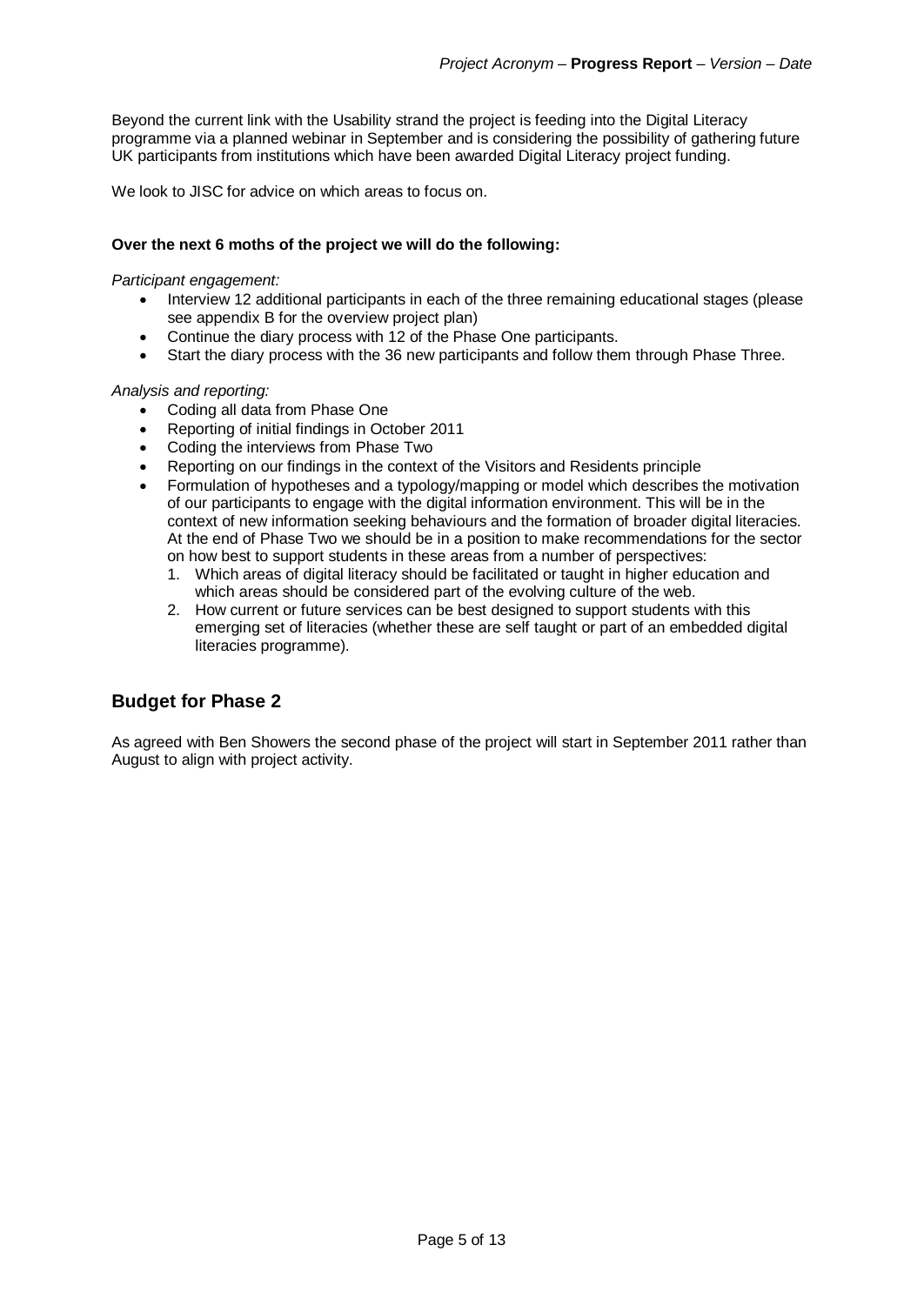**Appendix A**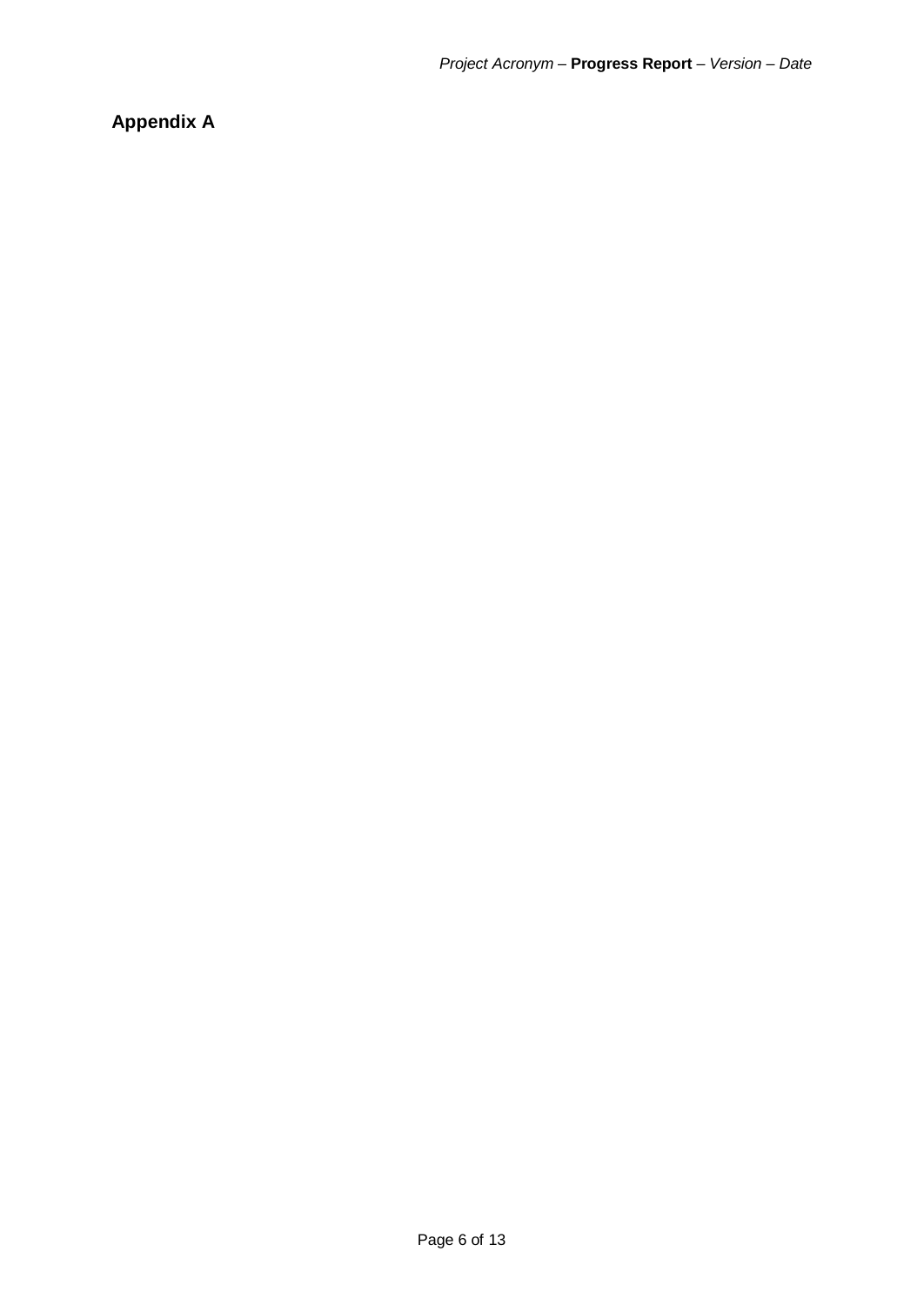| <b>Interviews</b> | <b>School</b>                   | <b>Gender</b> | Age | A levels / academic study discipline                     | <b>Diary submitted</b>                                                          |
|-------------------|---------------------------------|---------------|-----|----------------------------------------------------------|---------------------------------------------------------------------------------|
|                   |                                 |               |     |                                                          |                                                                                 |
|                   |                                 |               |     |                                                          |                                                                                 |
| UKS1              | Oxford                          | M             | 18  | Film (got), Politics (got); doing Psychology, ICT and RS |                                                                                 |
| UKS2              | Oxford                          | F.            | 17  | Biology, Maths, RS                                       | Needs 1 more diary entry to be complete                                         |
| UKS3              | Oxford                          | M             | 17  | History, Government and Politics, Film                   | Needs 2 more diary entries to be complete                                       |
| UKS4              | Oxford                          | F             | 17  | Chemistry, Biology, History, Psychology                  |                                                                                 |
| UKS5              | Leicester                       | F             | 17  | Theology, Pyschology, Sociology, History                 |                                                                                 |
| UKS6              | Leicester                       | F             | 17  | History, Art, English, Theology                          |                                                                                 |
| UKS7              | Leicester                       | M             | 17  | Physics, Chemistry, Biology, Maths, Further Maths        | Needs 2 more diary entries to be complete                                       |
| UKS8              | Leicester                       | F.            | 16  | Psychology, Business Studies, Travel and Tourism         |                                                                                 |
|                   |                                 |               |     |                                                          |                                                                                 |
| UKU1              | Oxford<br><b>Brookes</b>        | F.            | 57  | FD in teaching                                           |                                                                                 |
| UKU <sub>2</sub>  | Oxford<br><b>Brookes</b>        | F             | 36  | FD in teaching                                           | Needs 2 more diary entries to be complete                                       |
| UKU3              | <b>Warwick Uni</b>              | F             | 19  | <b>French and Italian</b>                                | First diary submitted; now withdrawn.                                           |
| UKU4              | <b>Warwick Uni</b>              | M             | 19  | <b>Chemical Biology</b>                                  | Approached through Facebook (July 18 <sup>th</sup> ) to ask if he will do diary |
| UKU <sub>5</sub>  | <b>Warwick Uni</b>              | F             | 19  | Chemistry                                                |                                                                                 |
| UKU6              | <b>Warwick Uni</b>              | F.            | 19  | <b>History</b>                                           |                                                                                 |
| UKU7              | Oxford<br><b>Brookes</b>        | F             | 34  | FD in teaching                                           |                                                                                 |
|                   |                                 |               |     |                                                          |                                                                                 |
|                   | Zebulon B.                      |               |     |                                                          |                                                                                 |
| USS <sub>1</sub>  | <b>Vance High</b><br>school     | F             | 17  | Biology (wants to be a doctor)                           |                                                                                 |
|                   | <b>Hopewell</b>                 |               |     |                                                          |                                                                                 |
| USS <sub>2</sub>  | <b>High School</b>              | M             | 18  | <b>Sports marketing/Management</b>                       | 1 <sup>st</sup> diary entry submitted; now withdrawn from study                 |
| <b>USS3</b>       | Woodlawn<br><b>School</b>       | F             | 17  | <b>Spanish or International Studies</b>                  | Complete set of diary submissions                                               |
|                   | Zebulon B.<br><b>Vance High</b> |               |     |                                                          |                                                                                 |
| USS4              | School                          | M             | 17  | <b>Mechanical engineering</b>                            |                                                                                 |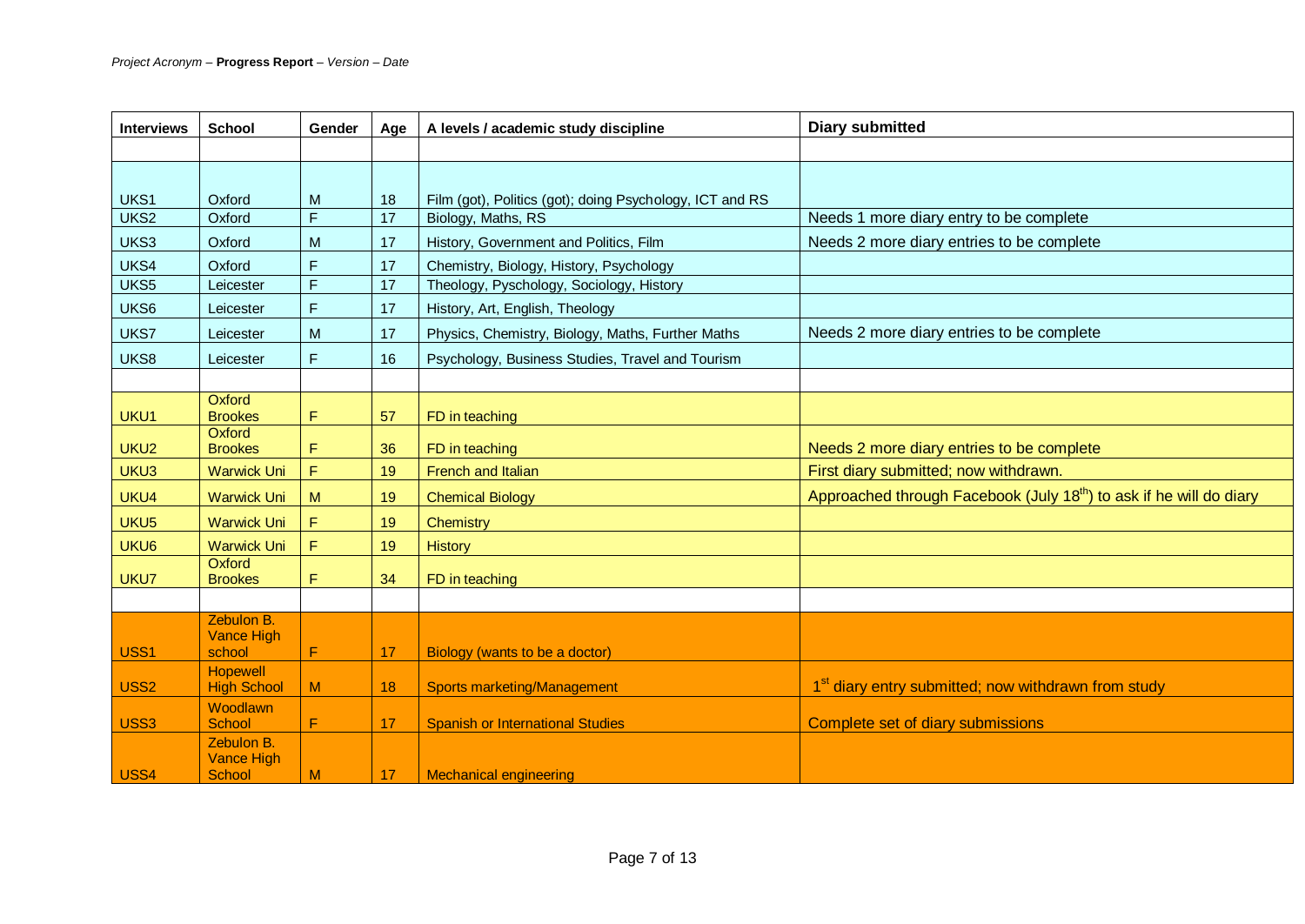|                  |                               |   |    | will be attending Presbyterian College (in SC).<br>Considering: youth ministry, business. Interested in                                                    |                                                               |
|------------------|-------------------------------|---|----|------------------------------------------------------------------------------------------------------------------------------------------------------------|---------------------------------------------------------------|
|                  | <b>North</b>                  |   |    | anthropology,                                                                                                                                              |                                                               |
| USS <sub>5</sub> | <b>Mecklenberg</b>            | M | 18 | but that major doesn't exist at Presbyterian.                                                                                                              | Needs 1 more diary entry to be complete                       |
|                  |                               |   |    |                                                                                                                                                            |                                                               |
|                  | <b>Mallard</b>                |   |    | Communications, possibly Education, at either NYU or NC                                                                                                    |                                                               |
| USS <sub>6</sub> | <b>Creek High</b>             | F | 17 | State.                                                                                                                                                     |                                                               |
|                  | Lake Norman<br><b>Charter</b> |   |    | Currently taking many AP classes, including English,<br>Spanish, Statistics, and Honors Physics.<br>She would like to study Criminal Justice and Chemistry |                                                               |
| USS7             | <b>School</b>                 | F | 17 | when she goes to college.                                                                                                                                  | Needs 2 more diary entries to be complete                     |
|                  |                               |   |    |                                                                                                                                                            |                                                               |
|                  | <b>UNC</b>                    |   |    | : undeclared, planning to transfer to NC State, into the                                                                                                   |                                                               |
| USU1             | Charlotte                     | F | 19 | Textiles College, majoring in fashion design                                                                                                               |                                                               |
|                  | <b>UNC</b>                    |   |    |                                                                                                                                                            |                                                               |
| USU <sub>2</sub> | Charlotte                     | F | 19 | <b>Electrical Engineering</b>                                                                                                                              | Needs 1 more diary entry to be complete                       |
|                  | <b>UNC</b>                    |   |    |                                                                                                                                                            |                                                               |
| USU3             | Charlotte                     | M | 19 | <b>Mechanical Engineering</b>                                                                                                                              |                                                               |
|                  | <b>UNC</b>                    |   |    | Mech. Engineering, Motorsports concentration,                                                                                                              |                                                               |
| USU4             | Charlotte                     | M | 19 | Double Major with Physics, Minor in Math                                                                                                                   |                                                               |
|                  | <b>UNC</b>                    |   |    |                                                                                                                                                            |                                                               |
| USU <sub>5</sub> | Charlotte                     | M | 19 | <b>Systems Engineering</b>                                                                                                                                 |                                                               |
|                  | <b>UNC</b>                    |   |    |                                                                                                                                                            |                                                               |
| USU <sub>6</sub> | Charlotte                     | M | 28 | <b>Electrical Engineering</b>                                                                                                                              |                                                               |
|                  | <b>UNC</b>                    |   |    |                                                                                                                                                            |                                                               |
| USU7             | Charlotte                     | F | 19 | Political Science (would like to go to Law School)                                                                                                         | Needs 1 more diary entry to be complete                       |
|                  | <b>UNC</b>                    |   |    | Pre-Business, would like to get an MA in Accounting,                                                                                                       |                                                               |
| USU8             | Charlotte                     | F | 19 | thinking about a major/minor in Management                                                                                                                 | No entries; May have a dropout; Donna has contacted her again |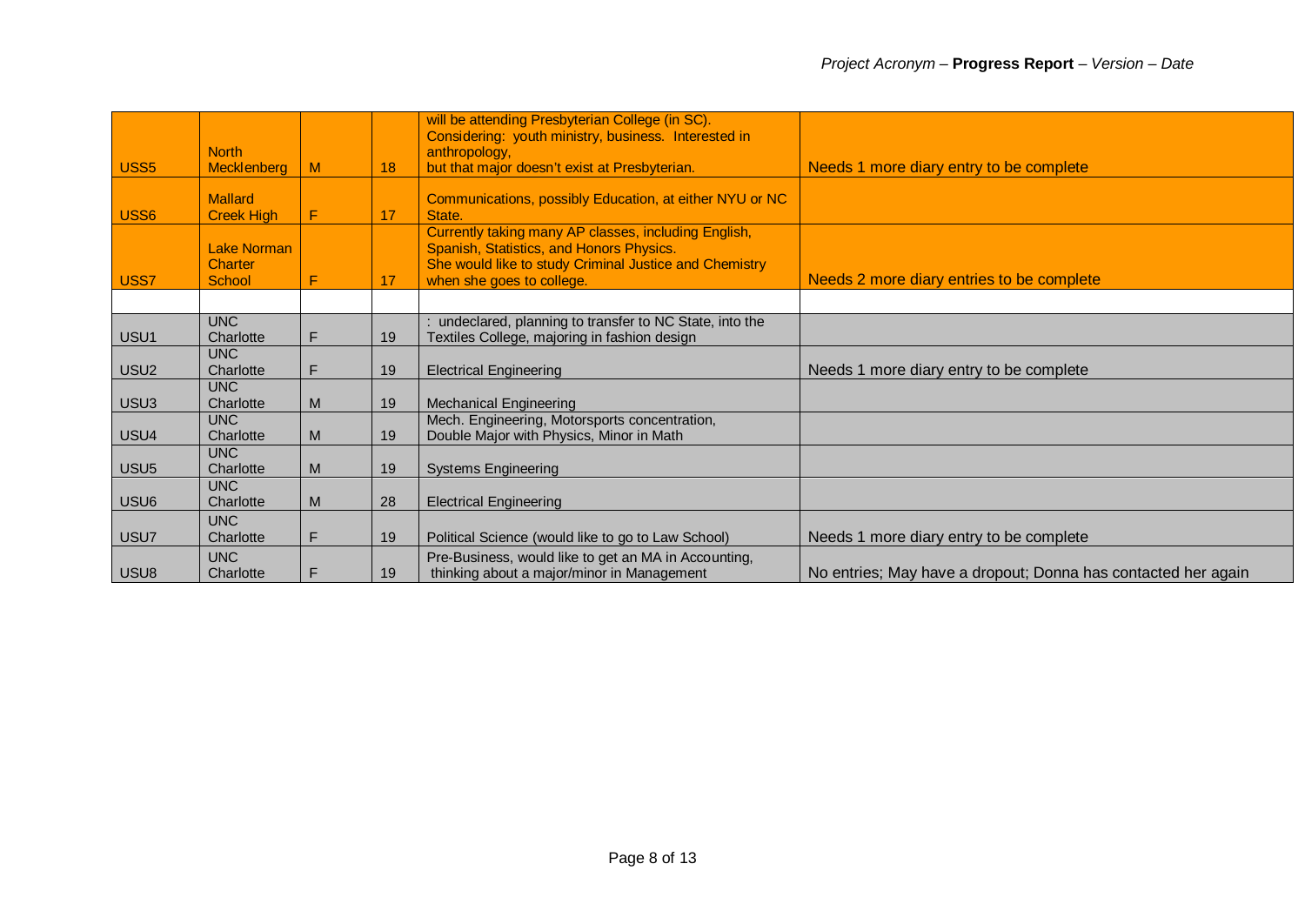## Appendix B<br>**Visitors & Residents**

Longditudinal participant engagement plan





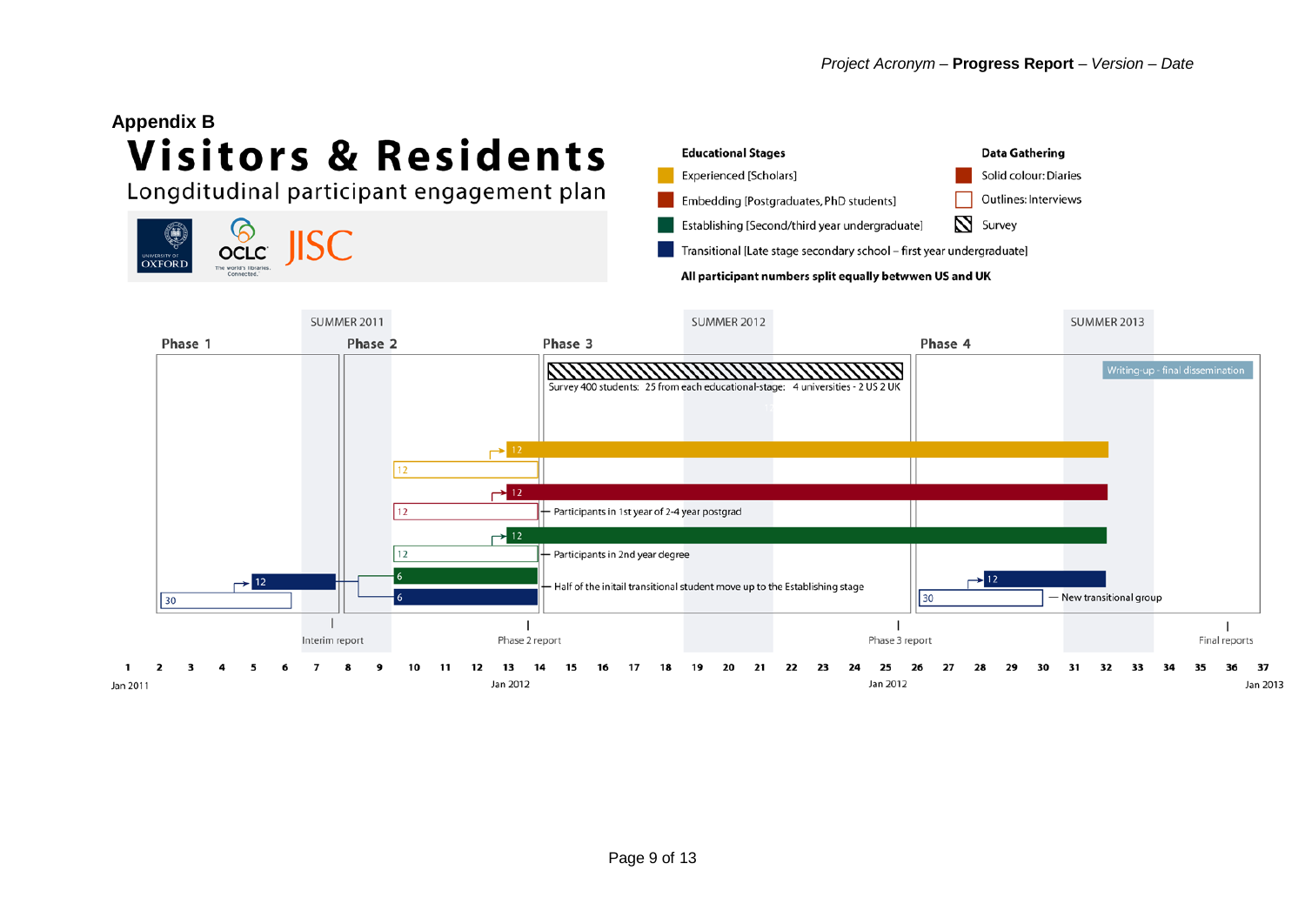*Project Acronym* – **Progress Report** – *Version* – *Date*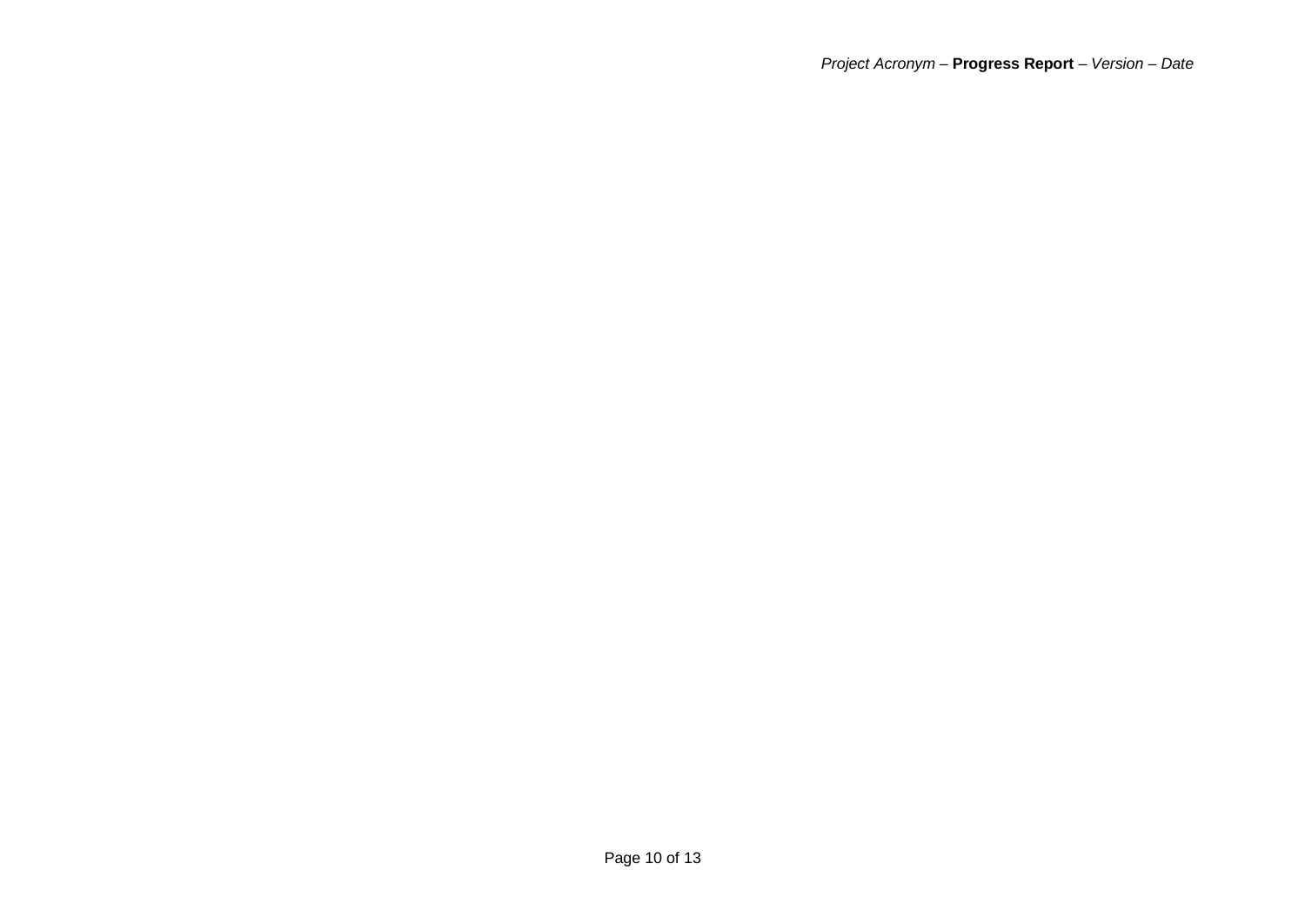#### **Appendix C**

#### **Code Book and Classification Scheme Lynn Silipigni Connaway May 29, 2011 Revised July 1st, 2011**

#### I. Place

A. Internet

- 1. Search engine
	- a. Google
	- b. Yahoo
- 2. Social Media
	- a. FaceBook
	- b. Twitter
	- c. You Tube
	- d. Flickr/image sharing
	- e. Blogging
- B. Library
	- 1. Academic
	- 2. Public
	- 3. School (K-12)
- C. Home
- D. Other

#### II. Sources

- A. Human
	- 1. Mother
	- 2. Father
	- 3. Extended family (siblings, cousins, relatives)
	- 4. Experts/Professionals
	- 5. Friends/Colleagues ('mates')
	- 6. Teachers/Professors
	- 7. Peers (school, university colleagues but not 'friends')
- B. Digital
	- 1. E-books
	- 2. Databases
	- 3. Websites
		- a. Discovery Channel
			- b. Textbook Sites
			- c. University databases
			- d. Major media sites (including newspaper and news sites)
			- e. Non-English Language
			- f. Dictionary
			- g. Wikipedia
			- h. University Websites (not databases)
			- i. Music Websites
			- j. Fan Websites
			- k. iplayer/television programmes
			- l. Retail websites
			- m. Exam board sites (UK)
			- n. Syllabus- and discipline-based sites
			- o. iTunesU
	- 4. VLEs, CMSs
		- a. Moodle
		- b. Blackboard
		- c. Institutional
		- d. Not specified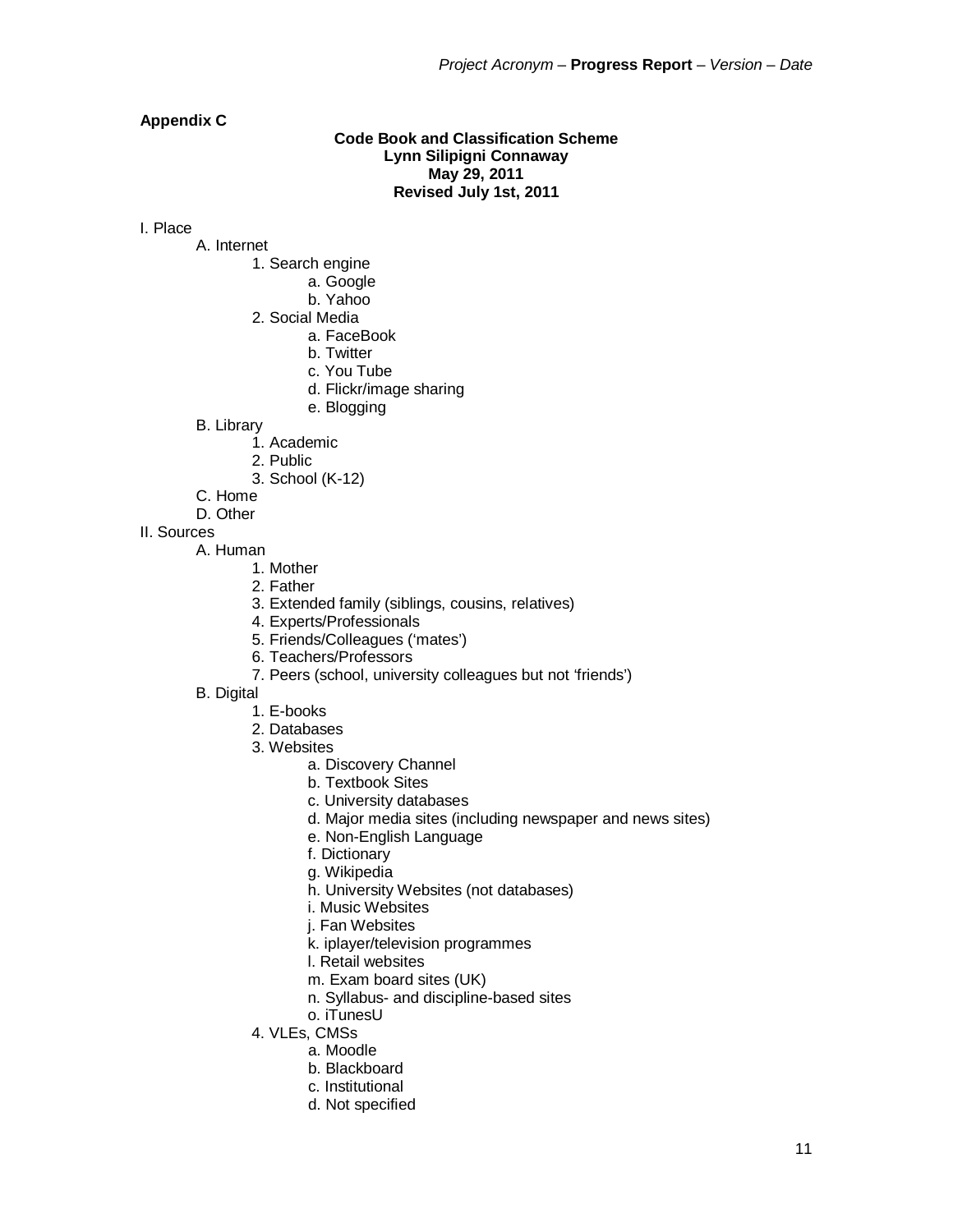- e. Other
- C. Physical 1. Books
	- 2. Notes
- III. Tools
	- A. Technology
		- 1. Desktops
			- a. Mac
			- b.PC
		- 2. Mobile
			- a. Phones
				- i.Smart Phones
					- x.Android
					- y..iPhone
						- z. Blackberry
				- ii. Cell/Mobile Phones (not-smart)
				- b. Media Player
		- 3. Tablets
			- a. iPads
			- b. Other Tablets
		- 4. Laptops
			- a. Mac
			- b.PC
		- 5. Games/Consoles
	- B. Software
		- 1. Word processing software
		- 2. Presentation software
		- 3. Audio and video editing software
		- 4. Image and photographic editing software
		- 5. Organisational software
		- 6. Other
	- C. Print/pen/paper
		- 1. Organizers/Planners/Diaries
		- 2. Handwritten notes, assignment preparation
- IV. Agency
	- A. Evaluation
		- 1. Satisfice
		- 2. Reject
		- 3. Accept
	- B. Decision/Choice
		- 1. Convenience/ease of use/accessible
		- 2. Familiarity
		- 3. Repetition
		- 4. Relevance
		- 5. Authority/Legitimacy
		- 6. Available Time
		- 7. Speed
		- 8. Privacy
		- 9. Safety, security
			- a. Caution
			- b. Confidence
		- 10. Multitasking
		- 11. Browsing
		- 12. Searching
		- 13. Currency
		- 14. Fun, enjoyment